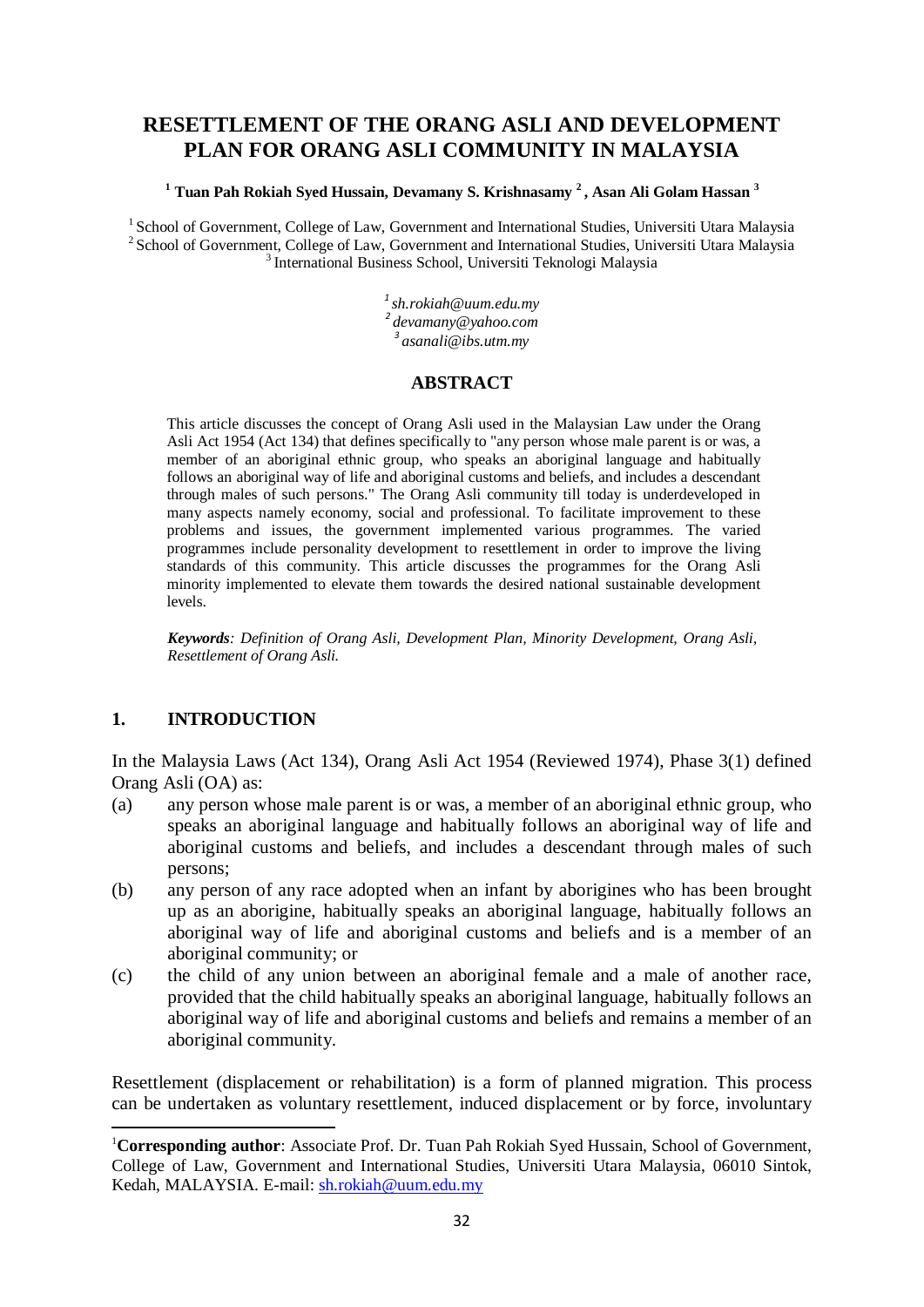resettlement, forced relocation by authorities which are in power. Resettlement can also be divided into three, based on the reason for their moving. First, is due to political conflict that is conflict-induced displacement, second, environmental-induced displacement and third, due to development projects namely development-induced displacements (Messay & Bekure, 2011). Another type of resettlement is Refugee Resettlement. The above is not voluntary resettlement but has to be done forcefully for the safety of one and one's family due to economy and political conflicts in a country or race. Those who move or shift, due to natural calamities, are also referred to as environmental migrants or climate refugees. It is estimated that around 200 million people have been moved due natural calamities.

According to Gray and Elliott (2001), terms used for resettlement include acculturation, biculturalism, multiculturalism, marginalization, assimilation, integration and segregation. Resettlement can refer to the process of settlement or results of resettlement. Settlement refers to the adaptability of their initial shifting or moving. After they move, the process of integration and assimilation will take place. Integration is a long process where the newcomers will be on the same level as all dimensions of the population. Assimilation takes place when the identity of the newcomers slowly melts into the dominant society. Integration refers to a situation where a group interacts with the larger society and retains its own identity as well. In general, there is no uniform definition of resettlement.

#### **2. RESETTLEMENT OF THE ORANG ASLI**

Most of these new development areas are in interior areas and are OA villages. The characteristics of development are projects like the construction of hydroelectric plants, highways, gas-pipes (LPG), mines and development programmes and others. At the international level, between 1998 and 2005, around 605 development projects were undertaken which involved the moving of the OA to resettlement areas and the most number were undertaken in China and India. From this number, only 22 percent of the development projects involved the moving out of the OA who to new resettlement areas (Table 1).

| <b>Table 1:</b> Development Programmes that involved resettlement of the OA, 1998-2005 |                                      |     |               |  |
|----------------------------------------------------------------------------------------|--------------------------------------|-----|---------------|--|
| Country                                                                                | Projects that had resettlement plans |     |               |  |
|                                                                                        | <b>No of Projects</b>                | No. | $\frac{6}{9}$ |  |
| China                                                                                  | 64                                   | 23  | 36            |  |
| Laos                                                                                   | 21                                   | 18  | 86            |  |
| Viet Nam                                                                               | 40                                   | 18  | 45            |  |
| India                                                                                  | 53                                   | 17  | 32            |  |
| Indonesia                                                                              | 40                                   | 14  | 35            |  |
| Nepal                                                                                  | 22                                   | 9   | 41            |  |
| Cambodia                                                                               | 26                                   | 8   | 31            |  |
| Sri Lanka                                                                              | 41                                   |     | 17            |  |
| Bangladesh                                                                             | 35                                   | 6   | 17            |  |
| Philippines                                                                            | 35                                   | 4   | 11            |  |
| Pakistan                                                                               | 54                                   | 4   | 7             |  |
| Uzbekistan                                                                             | 16                                   | 3   | 19            |  |
| Afghanistan                                                                            | 12                                   | 2   | 17            |  |
| Kyrgyz Republic                                                                        | 16                                   |     | 6             |  |
| Mongolia                                                                               | 17                                   |     | 6             |  |
| Other countries <sup>a</sup>                                                           | 91                                   | 0   | 0             |  |

<sup>a</sup> Azerbaijan, Bhutan, Cook Islands, Federated States of Micronesia, Fiji Islands, Kazakhstan, Kiribati, Maldives, Marshall Islands, Nauru, Papua New Guinea, Samoa, Solomon Islands, Tajikistan, Thailand, Tonga, Tuvalu, and Vanuatu. (Source: ADB (2007))

33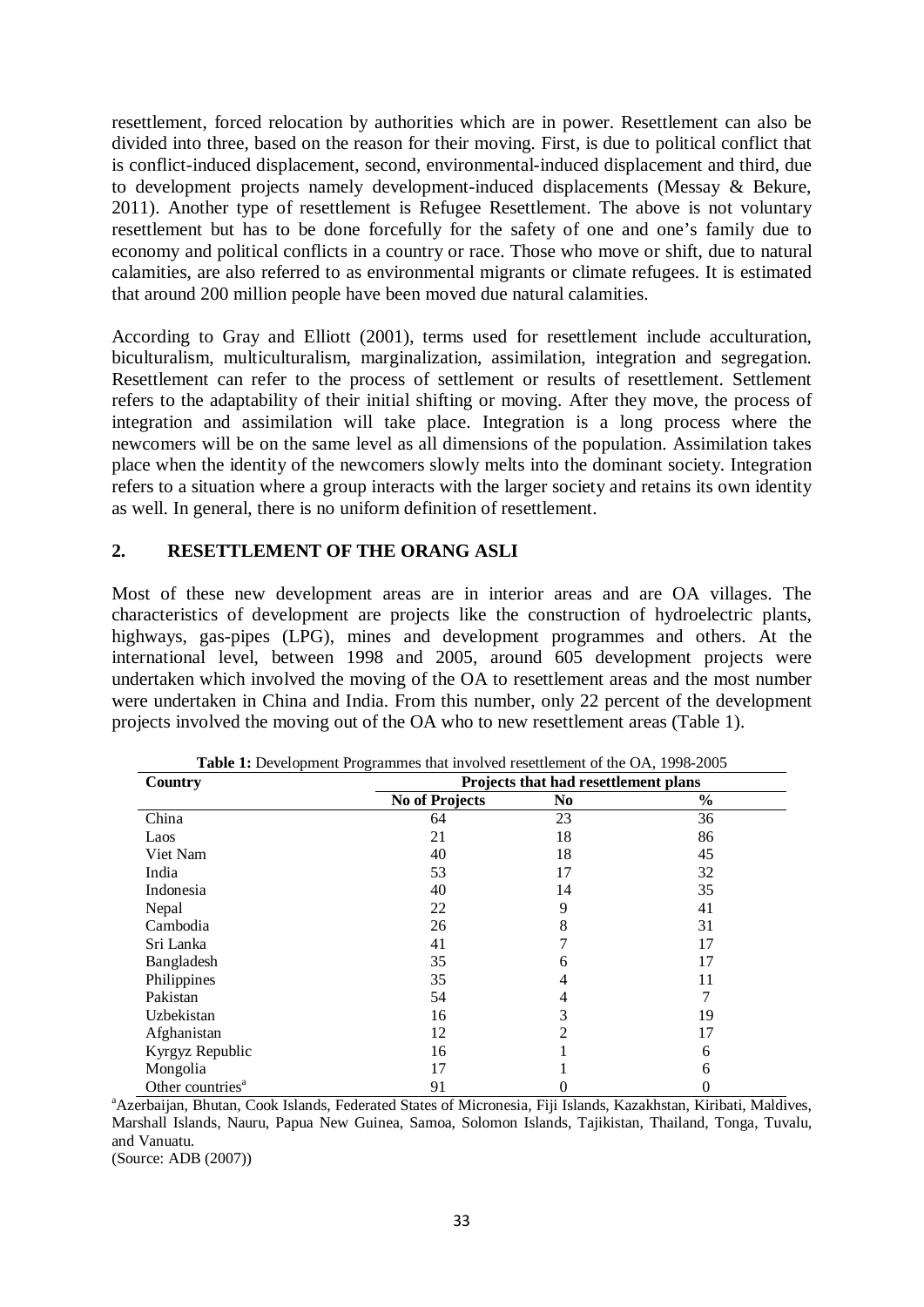Successful resettlement projects due to construction of hydroelectric dams are projects like China's Shuikou and Yantandams. Construction of these dams began in 1987 and the people began to move between 1990 and 1992. The project in the Min Jiang River involved the moving of around 15,600 families from the rural areas (67,200 people) and around 20,000 people in the town areas, including 3,900 people (17,200 of the population) from Nanping City. Those who were involved in the resettlement were very happy with the new settlement areas provided as it increased their income level and quality of life compared with prior to moving to the resettlement areas (Picciotto et al., 2001; World Bank, 1998).

However, there are resettlement programmes which have failed. According to Mengistu Woube who conducted research in the Gambela area in Ethiopia in 2005, many of the resettlement projects were only short-term. This project moved on its own and was not a development programme. This led to conflicts in land acquisition, deforestation, floods, food shortage and the spread of many diseases. One such project which failed is the Chixoy Hydroelectric Project. This project which was constructed between 1976 and 1985 was developed by the Guatemalan National Electrification Institute (INDE), which was sponsored by the World Bank and the Inter-American Development Bank. Around 3,400 people were involved in the resettlement. Even though the World Bank has policies in place which provide that potential participants to be given compensation, that is equivalent to the quality of life which they enjoyed prior to moving. However, after moving they did not receive adequate compensation. In 1992, the OA known as the Maya Achi Indians (Rio Negro) in Baja Verapaz, Guatemala did not agree with the resettlement and revolted against the army and this resulted in the death of around 440 OA (Levy, 2002).

According to the COHRE Mission Report (2004), the few internal reports released by the IDB and the World Bank refer to problems with resettlement, but make no mention whatsoever of the appalling fact that, shortly before the reservoir filled, hundreds of people who were supposed to be resettled were actually murdered instead. To this day, both institutions deny any knowledge of, or responsibility for, the role that they played in the massacres through their financial backing of the Chixoy Dam Project. However, in 1991, the World Bank alluded to the problems that occurred in relation to the Chixoy Dam Project in a confidential Project Completion Report. The report noted that the resettlement plans were "conceptually ... seriously flawed" and also mentioned delays in implementing the program due to intensive insurgency activity in the project area during the years 1980-1983.

Other new resettlement area is the Phulbari Coal Project in Bangladesh. This project involves the moving of the Santal, Munda and Mahili OA groups, the oldest OA community in Southern Asia (Kate, 2012). The resettlement programme for around 400 OA families involves the LNG programme in Papua New Guinea (ESSO, 2010). The railway track projects from Delhi and Mumbai and to Uttar Pradesh, Haryana, Rajasthan, Gujarat and Maharashtra that involves the moving of 38,310 people including some OA villages (Ministry of Railways India, 2011).

Included are the electric wires and cable projects in Sri Lanka, which involves around 436 households (CEB, 2012). The Lao Nam Theun II Hydroelectric (Viet Nam) project takes up the Nakai Plateau area which involves around 1,149 households. This involves 16 of the 17 OA villages in that area. The Indonesian Tangguh Liquified Natural Gas (LNG) project involves the resettlement of 127 families (694 people) from the Tennah Merah Race and the acquisition of 3,466 hectares of Samuri land (ethnic Sowai, Wayuri and Simuna). Other country is the construction of the 121-kilometer-long rail line of the Guizhou-Shuibai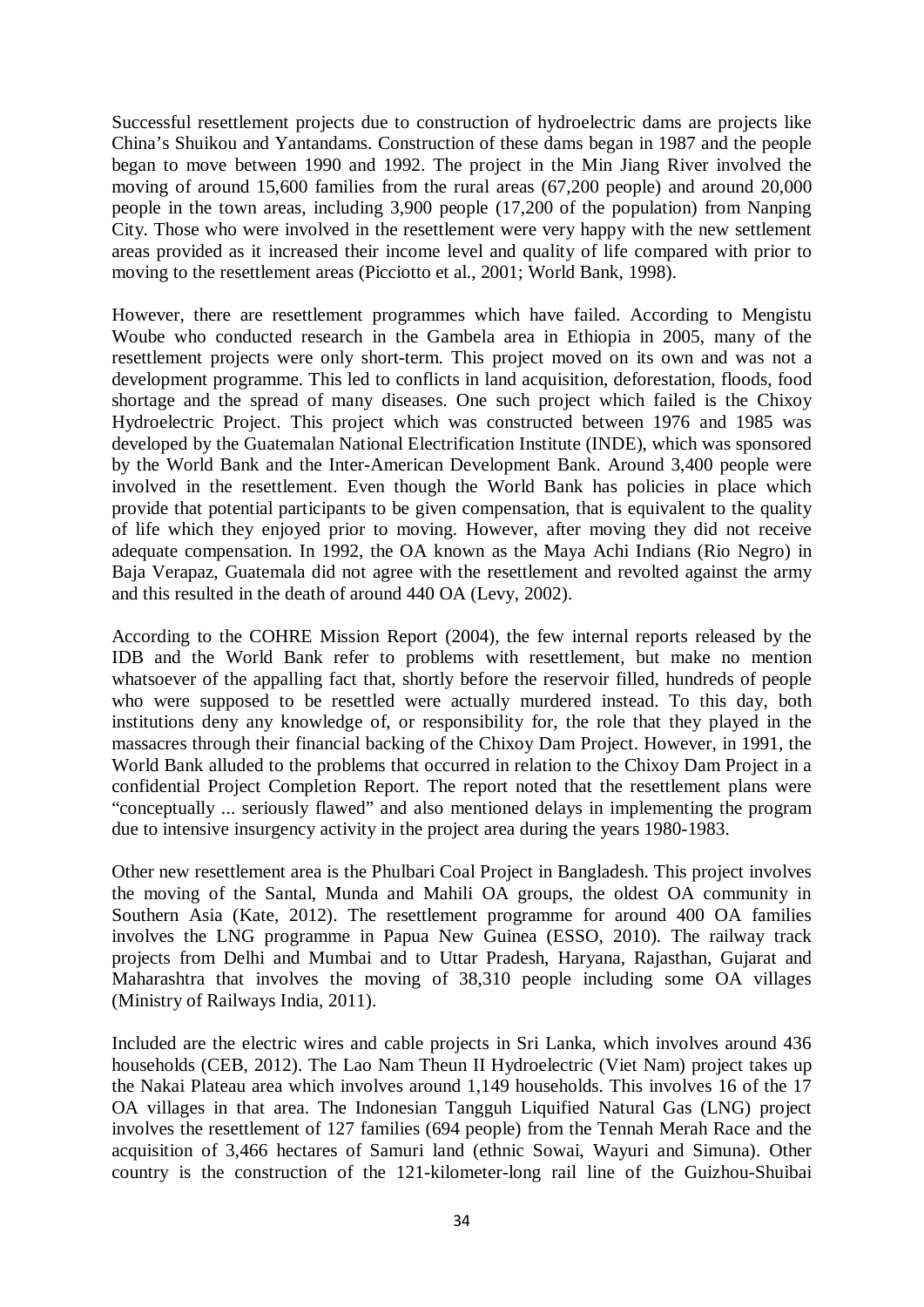Railway Project in the People's Republic of China (PRC) that involves the resettlement of at least 210 households belonging minority races of the OA (ADB, 2007).

In Laos, since 2001, the resettlement of villages, including resettlement of OA villages is one of the main strategies used to develop the rural areas. The main objective of the Lao Revolutionary Party's Socio-economic Strategy for Poverty Reduction" is to reduce poverty, increase educational opportunities for the rural communities, overcome the slash and burn cultivation of crops and increase the productivity rate of the country. Undertake shifting cultivation or move because of traditional reasons or beliefs which are still practised amongst the OA. Biddle's research of 2009 on the OA in Australia finds that the OA move more often. Between 2001 till 2006, 46.5 percent of the OA moved from one place to another. However, 80 percent of the country is covered by mountains and many of the villages are isolated and located far in the interior. For economic reasons, the rural areas can be integrated into the district development programmes, residents from villages that are in the interior areas are moved to areas that are close to the town areas.

A positive outcome or result of the resettlement programme of villages is rise in the standard of education (in the case of Laos, more people are able to speak the Lao Language) and the increase in the rate of school attendance, increase in the standard of health and economic integration between the rural areas and the town areas (increases productivity of industries). Whereas, the negative result of the resettlement programme, especially in the early stages when the residents first move to new settlements is the drastic unsuitability of living conditions. The shortage of food, rise in communicable diseases (diarrhoea, malaria, respiratory diseases, and psychological disorders), socio-cultural breakdowns (Kevin et al., 2010), and loss of assets, both financial and symbolical with traditional functions often becomes obsolete in the process (Romagny, 2004).

# **3. DEVELOPMENT PLAN OF THE ORANG ASLI COMMUNITY**

The administration of the OA community began during the British ruling. In 1936 the British government in Perak appointed a field ethnographer to administer the affairs of the OA. In 1954 the Aboriginal Peoples Ordinance No.3 was enforced to allocate funds for the protection and development of the OA in Malaya. Following the enforcement of this Act, the Department of Orang Asli was established with the main objective of increasing the safety of the OA from negative communists influence. The evolution of the administration and development planning of the OA can be summarized as in Table 2.

| Year | <b>Name</b>           | <b>Ministry</b> | <b>Incident</b>                                                                                                                                                                                                                                                                                                                                           |
|------|-----------------------|-----------------|-----------------------------------------------------------------------------------------------------------------------------------------------------------------------------------------------------------------------------------------------------------------------------------------------------------------------------------------------------------|
| 1939 | Field<br>Ethnographer |                 | A 'Field Ethnographer' was appointed in December 1939,<br>as 'Protector of Aborigines' for the state of Perak. This<br>appointment was made after the implementation of the<br>'Perak Aboriginal Tribes Enactment', No.3 in 1939. This<br>Enactment was the law that existed prior to the Second<br>World War.                                            |
| 1948 | Field<br>Ethnographer |                 | When Emergency was declared in 1948, MPAJA was<br>changed to the Communist Party of Malaya (CPM) to have<br>better ties with the Orang Asli in the interior. Realising the<br>threat posed by the spread of communism, the government<br>decided to pay more attention by having the resettlement<br>of the of the Orang Asli programme in areas far from |

**Table 2:** Evolution of the Administration and Development Planning of the OA, 1939-2011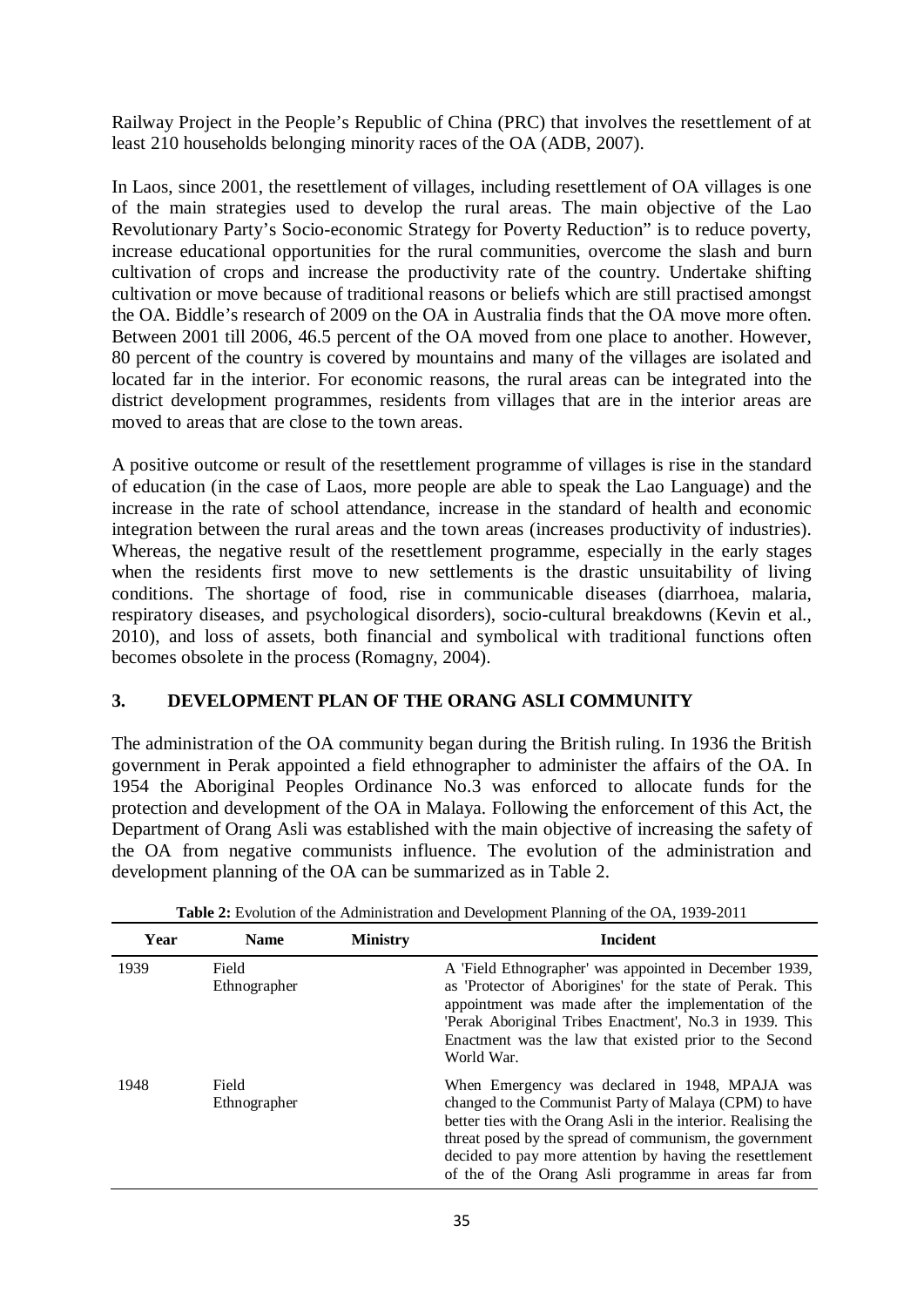|               |                                                                            |                              | communists influence. However, this step was not<br>successful. On the contrary, the Orang Asli became closer<br>to the CPM and adopted an anti-government attitude.                                                                                                                                                                                                                                                                                                                      |
|---------------|----------------------------------------------------------------------------|------------------------------|-------------------------------------------------------------------------------------------------------------------------------------------------------------------------------------------------------------------------------------------------------------------------------------------------------------------------------------------------------------------------------------------------------------------------------------------------------------------------------------------|
| 1949          | Welfare Officer<br>Aborigines                                              |                              | In 1949, the 'Welfare Officer Aborigines', a federal post,<br>was appointed to administer the Orang Asli welfare Office<br>which became a section under the Department of Welfare.<br>This officer was later changed to 'Protector of Aborigines'<br>or Adviser of the Orang Asli. The adviser was responsible<br>to the Chief Secretary and State Chief Secretary, who were<br>responsible to the High Commissioner of the Federated<br>Malay States.                                    |
| 1951 - 1952   | Orang Asli<br>Office                                                       |                              | In 1951-1952, with the introduction of the Member<br>System, the Orang Asli Office was established separate<br>from the Welfare Department and its portfolio was placed<br>under the Welfare Department and under the portfolio of<br>the Member for Home Office. At this time, the office at<br>the Federal level had 11 staff and at the State level there<br>was a 'Protector' in Pahang and a few part-time 'Protectors'<br>in Perak and Kelantan.                                    |
| 1953          | <b>Welfare Office</b><br>for the Orang<br>Asli                             |                              | In 1953, a new policy was adopted whereby the<br>government channelled administrative and protection<br>issues of the interior Orang Asli and did not try to bring<br>them out of the interior areas where they lived. Following<br>this, the Welfare Office for the Orang Asli was extended.                                                                                                                                                                                             |
| $1953 - 1954$ | Department of<br>Orang Asli<br>(JOA)                                       | Ministry of<br>Home Affairs  | The Department of Orang Asli Malaysia was established<br>in 1954 under a new law called Aboriginal People's<br>Ordinance No. 3, 1954. It was enacted to protect the Orang<br>Asli from rapid development and exploitation, besides<br>setting up facilities for education and suitable development<br>for them.                                                                                                                                                                           |
| 1955          | Department of<br>Orang Asli                                                | Ministry of<br>Home Affairs. | After the 1955 elections, with the introduction of the<br>Cabinet system to replace the Member system, the Orang<br>Asli was placed under the Home Affairs Ministry.                                                                                                                                                                                                                                                                                                                      |
| 1956          | Department of<br>Museum,<br>Archives and<br>Research for the<br>Orang Asli | Education<br>Ministry        | In December 1956, the Department of Orang Asli was<br>changed to the Department of Museum, Archives and<br>Research for the Orang Asli which was placed under the<br>Education Ministry. The name of Head of Department was<br>also changed from Adviser for the Orang Asli to Director<br>of Museums and Adviser to the Orang Asli.                                                                                                                                                      |
| 1961          | Department of<br>Orang Asli                                                | Ministry of<br>Home Affairs  | Only after 1961 did the government declare a policy of<br>administration for the Orang Asli. The objective of this<br>policy was to integrate the Orang Asli with the national<br>communities. In order to achieve this objective, the<br>Department of Orang Asli began to plan and undertake<br>socio-economic development programmes so that the<br>Orang Asli community's development could be the same<br>as that of the other communities and enjoy a higher<br>standard of living. |
| 1964          | Department of<br>Orang Asli<br>(JHEOA)                                     | Ministry of<br>Home Affairs  | In 1957, there were Protectors' and 'Assistant Protectors'in<br>all states except in Penang, Malacca, Kedah, Perlis and<br>Terengganu. In August 1959, the Department of Orang<br>Asli was again placed under the Home Affairs Ministry.<br>On 16 May 1964 control of this Department was                                                                                                                                                                                                 |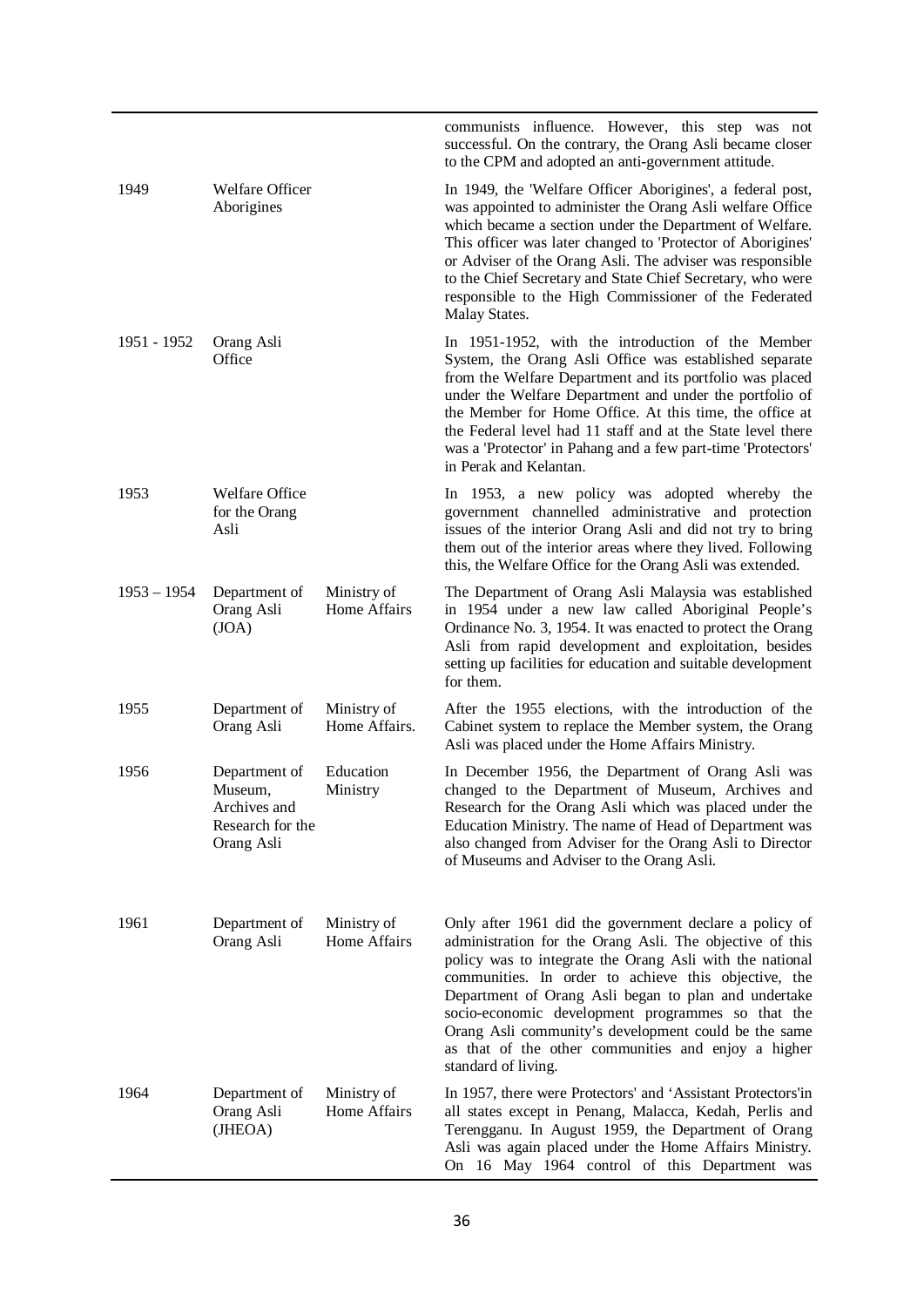|      |                                                       |                                                      | undertaken by the Ministry of Land and Mines. The Head<br>of Department at that time was the Commissioner for<br>Orang Asli Affairs.                                                                                                                                                                                                                                                                                        |
|------|-------------------------------------------------------|------------------------------------------------------|-----------------------------------------------------------------------------------------------------------------------------------------------------------------------------------------------------------------------------------------------------------------------------------------------------------------------------------------------------------------------------------------------------------------------------|
| 1970 | Department of<br>Orang Asli<br><b>Affairs</b>         | Ministry of<br>Home Affairs                          | The Cabinet reshuffled on 23 September, 1970 placed<br>Department of Orang Asli Affairs under the Ministry of<br>Land and Agriculture.                                                                                                                                                                                                                                                                                      |
| 1971 | Department of<br>Orang Asli<br><b>Affairs</b>         | Ministry of<br>National and<br>Urban<br>Development  | The Cabinet re-shuffled again on 21 December, 1971<br>placed the JHEOA under the Ministry of National and<br>Urban Development and was administered by a Director<br>who was assisted by six Directors at the state level. This<br>responsible<br>Department<br>for<br>administration,<br>was<br>development and welfare of the Orang Asli in West<br>Malaysia, especially for states with a large number of<br>Orang Asli. |
| 1974 | Department of<br>Orang Asli<br><b>Affairs</b>         | Ministry of<br>Home Affairs                          | Emphasis was also given to socio-economic developments<br>and raising the standard of living of the Orang Asli besides<br>integrating them with the other communities in the<br>country. On 5 September, 1974, with the restructuring of<br>the Cabinet after the elections, the Department of Orang<br>Asli Affairs was placed under the Ministry of Home<br>Affairs.                                                      |
| 1990 | Department of<br>Orang Asli<br><b>Affairs</b>         | Ministry of<br>Unity and<br>Community<br>Development | On 27 October 1990, this Department was again<br>transferred to the Ministry of Unity and Community<br>Development.                                                                                                                                                                                                                                                                                                         |
| 1994 | Department of<br>Orang Asli<br><b>Affairs</b>         | Development                                          | Ministry of Rural Effective 1 January 1994, this Department was transferred<br>to be under the control of the Ministry of Rural<br>Development.                                                                                                                                                                                                                                                                             |
| 1995 | Department of<br>Orang Asli<br><b>Affairs</b>         | Ministry of<br>Unity and<br>Community<br>Development | During the restructuring of the Ministries in 1995, this<br>Department was transferred to the Ministry of Unity and<br>Community Development.                                                                                                                                                                                                                                                                               |
| 2001 | Department of<br>Orang Asli<br><b>Affairs</b>         | Ministry of Rural<br>Development.                    | The restructuring of the Ministries and departments<br>transferred the department to the Ministry of Rural<br>Development.                                                                                                                                                                                                                                                                                                  |
| 2003 | Department of<br>Orang Asli<br>Affairs(JHEOA)         | Ministry of<br>Federal and<br>Rural<br>Development   | The change of name from Ministry of Rural Development<br>to Ministry of Federal and Rural Development (KKLW).                                                                                                                                                                                                                                                                                                               |
| 2011 | Department of<br>Orang Asli<br>Development<br>(JAKOA) | Ministry of<br>Federal and<br>Rural<br>Development   | The change in name and logo of the department from<br>Department of Orang Asli (JHEOA) to Department of<br>Orang Asli Development (JAKOA) on 14 January 2011                                                                                                                                                                                                                                                                |

Note: rearranged and changed from the original information from the two sources mentioned below: (Source: JAKOA (2011))

After independence in 1957, especially in the era of the New Economic Policy (1971-1990), commencing from the Second Malaysian Plan (1971-1980) till Fifth Malaysian Plan (1986- 1990), the economic development plans of the OA were focused on strengthening the national integration spirit, raise the standard of education, establish structured resettlement programmes, opening of new land for agriculture and husbandry, increase basic facilities, medical and health for the OA community. During the era of the National Development Policy (1991-2000), that covers the Sixth Malaysian Plan (1991-1995) and Seventh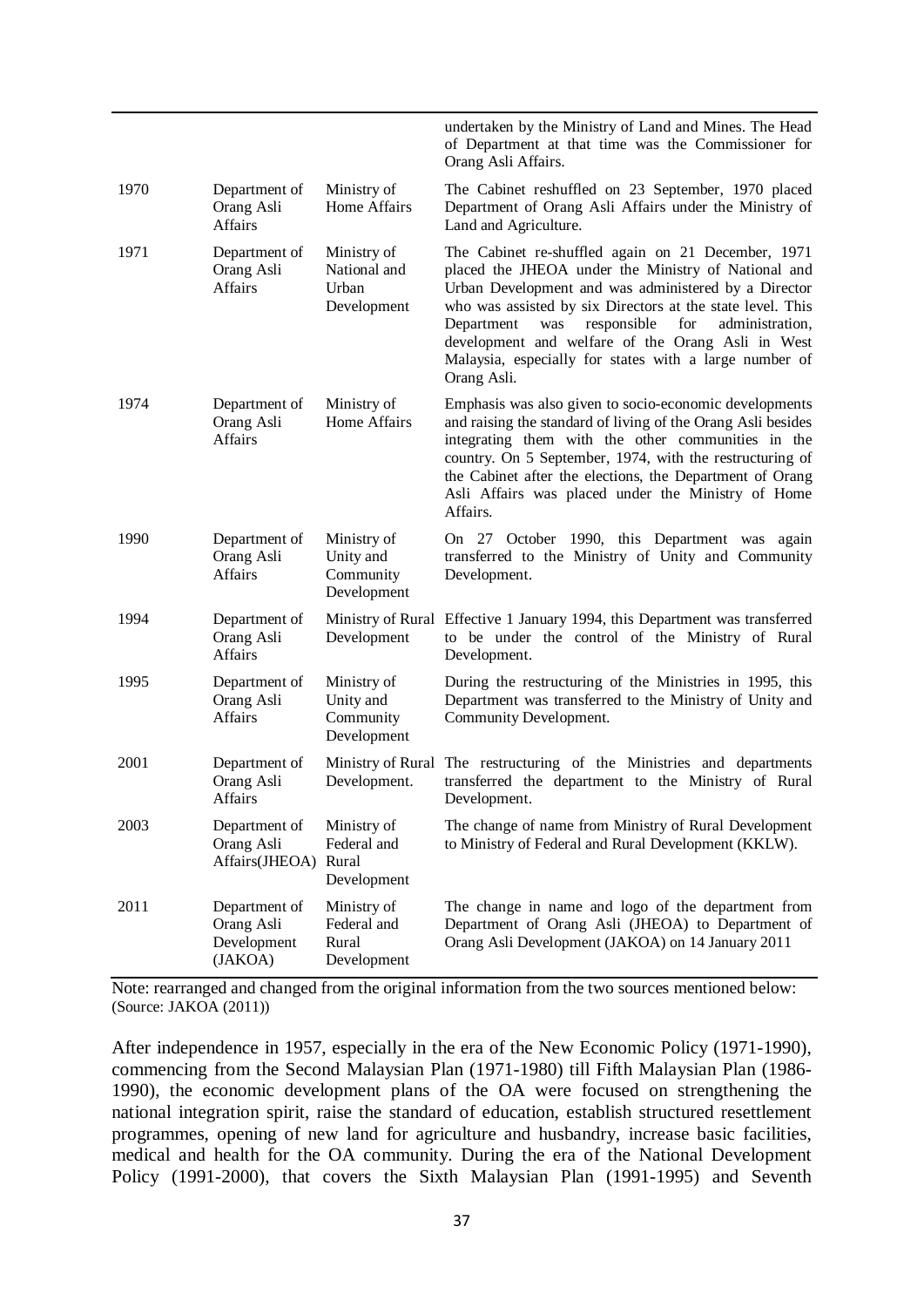Malaysian Plan (1996-2000), the focus of the OA development was through commercial land development programmes, increased education development and skills training. Having counselling for entrepreneurs was also implemented besides increasing the quality of services and public facilities to enhance the quality of life of the OA community.

In the era of the Nation's New Policy (2001-2010) that covered Eighth Malaysian Plan (2001-2005) and Ninth Malaysian Plan (2006-2010) the development of the OA was continued through the human and community development programmes (Model Beings). Amongst them were increased poverty eradication programmes, education programmes through the Education Action Plan for the OA, access to technology information and communication in the OA villages. Further efforts were the Village Information Centre (MID), introduction of relevant eco-tourism initiatives in the OA villages and increased individual land ownership amongst the OA community.

The poverty rate in Malaysia has decreased significantly since 1970. However, there are still poor people, especially those who live far away from mainstream national development. In view of this in the Tenth Malaysian Plan, the focus of distribution was to increase the income level by 40 percent, especially amongst the OA community in Peninsula Malaysia. The objective of Tenth Malaysian Plan was to reduce the incidence of poverty amongst the OA community from 50 percent in 2009 to 25 percent in 2015. Three main strategies to raise the standard of living of the lowest 40 percent were to increase the potential income level through education and entrepreneurship, increase access to basic facilities and undertake special programmes especially for groups that had specific needs (Malaysia, 2011; Asan & Muszafarshah, 2012).

In terms of raising the quality of life through health and education, in the Tenth Malaysian Plan as well, better access to health for the OA community would be enhanced through mobile clinics, including flying doctor services to those who have little or no access to health facilities. In order to increase access to education for the OA community who live in the interior areas (to overcome the problem of drop-outs), the government will increase Special Model Schools that connect primary education with secondary education until Form Three under the same administration of schools, besides increasing accommodation facilities for secondary school students.

The New Economic Model (2011-2020) and the Tenth Malaysian Plan (2011-2015) also continued to give attention on increasing the income level, educational achievement and skills for those households with low income. Strategies were also planned to increase the standard of living for those marginalized from mainstream national economic development that covers the indigenous groups in Sabah, Sarawak, the OA community in the Peninsular, financial aid and increase infrastructure access in the new villages and plantation workers (Asan Ali, 2009; 2010).

The government together with some of its agencies will provide training in entrepreneurship and aid to the OA community to carry out business activities like leisure homes and relevant eco-tourism activities. Besides this, skills training programmes in small businesses through *Jejari Bestari* and Women's Business Incubator (I-KeuNITA) will be extended to the OA community. In addition, to increase the income and efforts amongst the OA community, initiatives will be taken to help them to establish co-operatives to market their produce more effectively. Through this policy, in the initial stages of implementation, the co-operatives will appoint a group of professional management and after the OA community (co-operative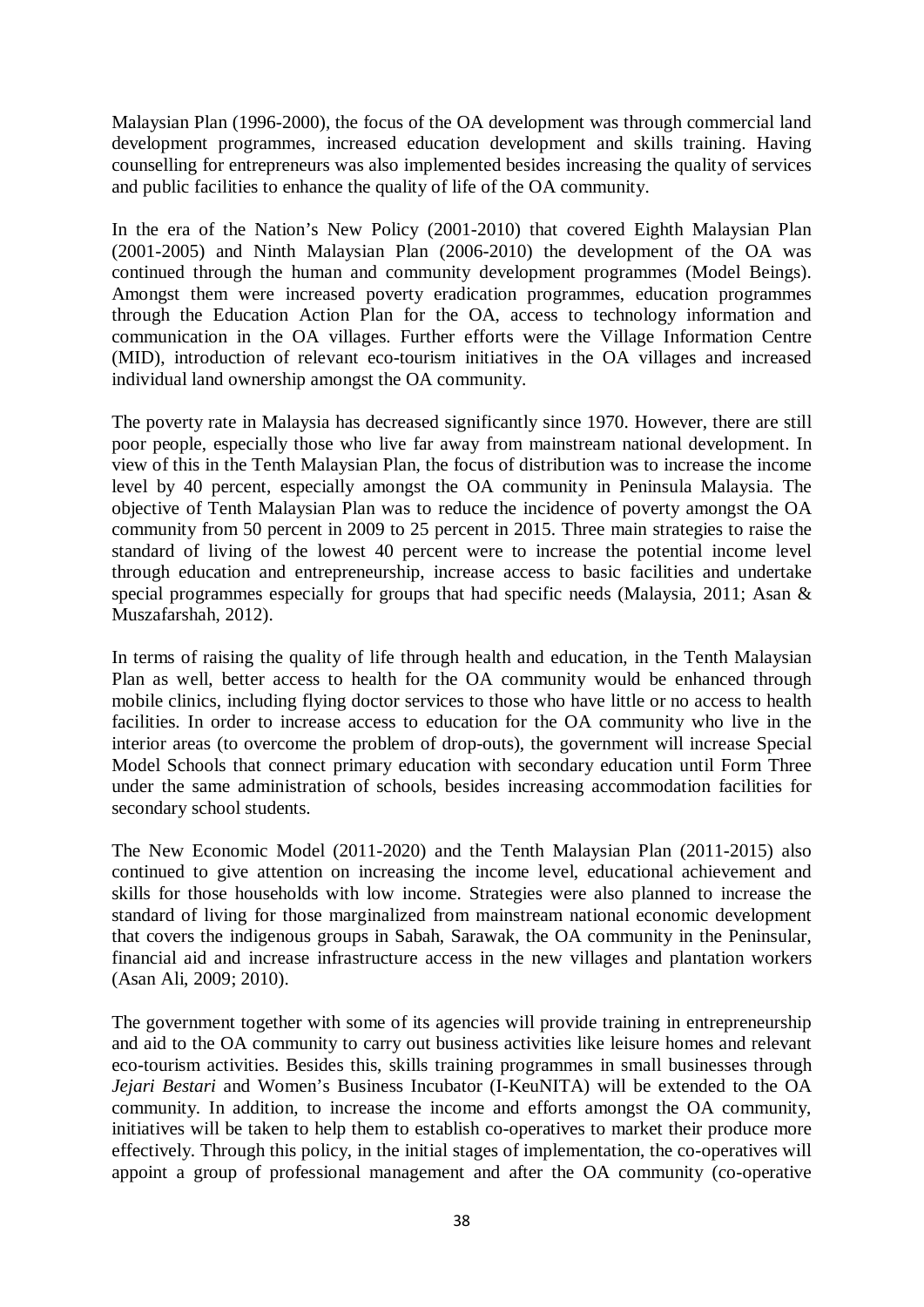members), acquire the knowledge and skills, the management will be transferred to the cooperative members.

The OA social community will be headed by a *Batin* (OA Leader). The post of the *Batin* can be inherited by the children or chosen by the OA community in their respective area. Through the 1954 Act, *Batin* has been accepted as an official post by the government authorities. Until 2010, there were around 590 OA *Batins* in Peninsular Malaysia who had been officially appointed. The most number were in Pahang 207 *Batins* and in Perak 176 *Batins.* Whereas, the least number were in Kedah, that is, only one Batin. The ratio of *Batin* and OA population in Peninsula Malaysia is 302 people for each *Batin* (Table 3). The Minister is given the power to certify the appointment of a *Batin* provided in Section 16(1) of the Act.

|              | <b>Table 5.</b> Kano of Bathi with the Tolar I optimited of $O(1)$ , 2010<br><b>Total Number</b><br>Number of<br>Number of Batins compared with |              |                                    |  |  |
|--------------|-------------------------------------------------------------------------------------------------------------------------------------------------|--------------|------------------------------------|--|--|
|              | of Orang Asli                                                                                                                                   | <b>Batin</b> | the total population of Orang Asli |  |  |
| Pahang       | 67,506                                                                                                                                          | 207          | 326                                |  |  |
| Perak        | 53.299                                                                                                                                          | 176          | 303                                |  |  |
| Selangor     | 17,587                                                                                                                                          | 54           | 326                                |  |  |
| Kelantan     | 13,457                                                                                                                                          | 47           | 286                                |  |  |
| Johore       | 13,139                                                                                                                                          | 46           | 286                                |  |  |
| N.Sembilan   | 10,531                                                                                                                                          | 50           | 211                                |  |  |
| Malacca      | 1,515                                                                                                                                           | 6            | 253                                |  |  |
| Terengganu   | 893                                                                                                                                             | 3            | 298                                |  |  |
| Kedah        | 270                                                                                                                                             |              | 270                                |  |  |
| Perlis       |                                                                                                                                                 |              |                                    |  |  |
| Penang       |                                                                                                                                                 |              |                                    |  |  |
| FT KL        |                                                                                                                                                 |              |                                    |  |  |
| FT Putrajaya |                                                                                                                                                 |              |                                    |  |  |
| Peninsula    | 178,197                                                                                                                                         | 590          | 302                                |  |  |

**Table 3:** Ratio of Batin with the Total Population of OA, 2010

(Source: JAKOA (2011))

At the village level, the Development Committee and the Orang Asli Security Committee (JKKKOA) was established in 1997 as the administrative machine for the Federal government to implement the administrative and socio-economic developments for the OA community (JAKOA, 2011). From January 2012, the new rate of allowance for the *Batin* for each month is RM800 compared to the previous year according to the category that was set by the related department (JAKOA, 2011). For the Category A *Batins* (RM400), Category B *Batins* (RM300) and Category C they are paid (RM200) (JAKOA, 2011).

# **4. DEVELOPMENT PLANS FOR THE ORANG ASLI COMMUNITY**

As provided for in the Orang Asli Act, the development programmes for the OA community is directly under the management and administration of JAKOA. Three programmes for the development of the OA are: 1) Structured Resettlement Programme (SRP); 2) Economic Development Programme (EDP); and 3) Social Development Programme (SDP).

# **4.1 The Structured Resettlement Programme (SRP)**

The objective of this programme is to have a new structured settlement for the OA, which is more organized, complete with basic infrastructure and modern economic sources. Under the SRP, JAKOA undertakes the survey to identify the boundaries of resettlements and land ownership of the OA, for the purpose of gazetting the settlements of the OA community. SRP involves various infra-social components as: first, water supply; second, electricity supply;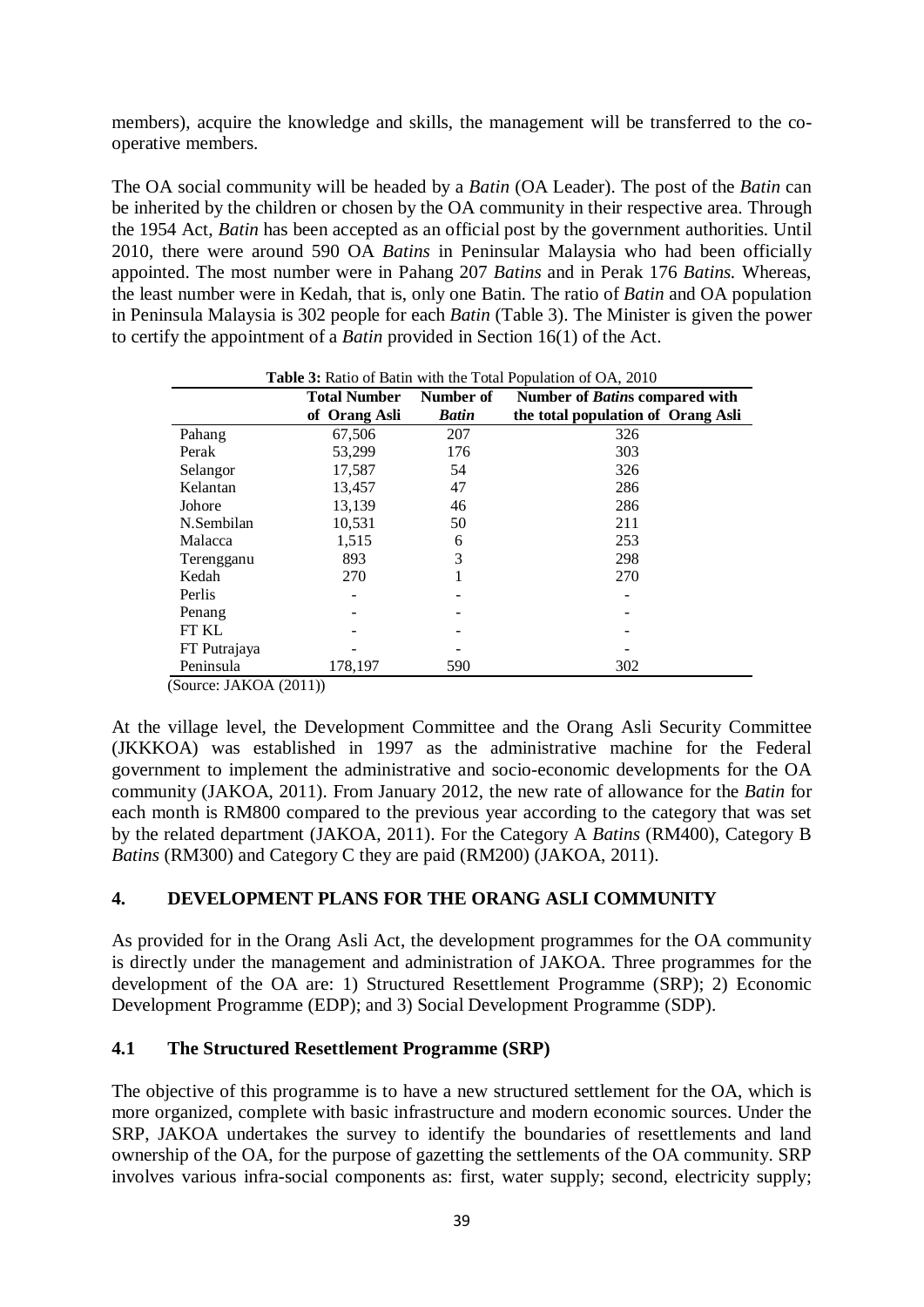third, village roads; and fourth, economic projects. The SRP can be divided into three namely, Resettlement Programme (RP), Village Rearrangement Programme (VRP), and New Villages Programme (NVP).

As summarized in Table 2.9, the evolution of the administration and planning of the OA community, resettlement policies for the OA was undertaken since the emergency (1946- 1960) for security purposes to protect the OA from communists influence. After the end of communists' insurgency, in the 1980's the resettlement of the OA policy was more focused on raising their socio-economy profile and quality of their life (Mustaffa, 2008). This programme was undertaken since 1979 in the Fourth Malaysian Plan and later re-enforced in the Fifth Malaysian Plan and Sixth Malaysian Plan as the main strategy to raise further the socio-economic status of the OA community. Through the RP, the OA villages which were dispersed far in the interiors were gathered together in one area that was provided with basic amenities and economic commercial agricultural activities (rubber and palm oil). The families that were involved were transferred to resettlement areas.

Through this planned programmes, amenities were easily made available and effective and was able to prevent the communist elements from influencing the OA in the interior areas. Besides raising the quality of life of the OA, this programme also gave them a chance to be involved in the modern economic activities. Through the rubber and palm oil planting programmes, the OA community received dividends from the crops, besides being given a chance to be plantation workers. Until today, there are about 17 RP, which are six in Perak, seven in Pahang, and three in Kelantan and one in Johore (JAKOA, 2010). Hence, around 14 percent of the OA live in RP areas (Mustaffa, 2008).

Besides the RP the government also implemented the VRP. This programme was implemented since the Seventh Malaysian Plan (1996-2000) that involved around 217 OA villages (12,264 HH). The objective of this programme was to raise the standard of living of the OA community in the already existing villages (other than RP) through the SRP socialinfra components like that undertaken by the RP.

The third SRP is the NVP and this resettlement programme is specially designed for the OA villages which border Thailand and are in KESBAN areas. The participants are equipped with SRP infra-social amenities like that which is done for RP and VRP (JAKOA, 2010). The approach taken by KESBAN is "Security and Development" to provide security and economic stability in the boundary areas around a radius of 25 kilometre (km) from the international Malaysia–Thailand border. KESBAN was undertaken in 1979 with basic housing facilities in place together with economic programmes like agriculture, husbandry and village industries. Example, like the Brooke Post, that is 90 km from Gua Musang with a population of around 300 people (Mohd ZakariaYadi, 2004).

# **4.2 Economic Development Programme (EDP)**

The objective of this programme is to increase the income (decrease the poverty level) and diversify the economic source of the OA community. Four main projects under the EDP are: 1) cash crop (*kontan*) planting projects (vegetables); 2) husbandry project (goats, cows, sheep and fish); 3) rubber and palm oil planting projects; and 4) development of businesses for the OA community (the entrepreneurs involved will be given guidance in management and entrepreneurship aspects with the assistance of technical agencies that are appointed).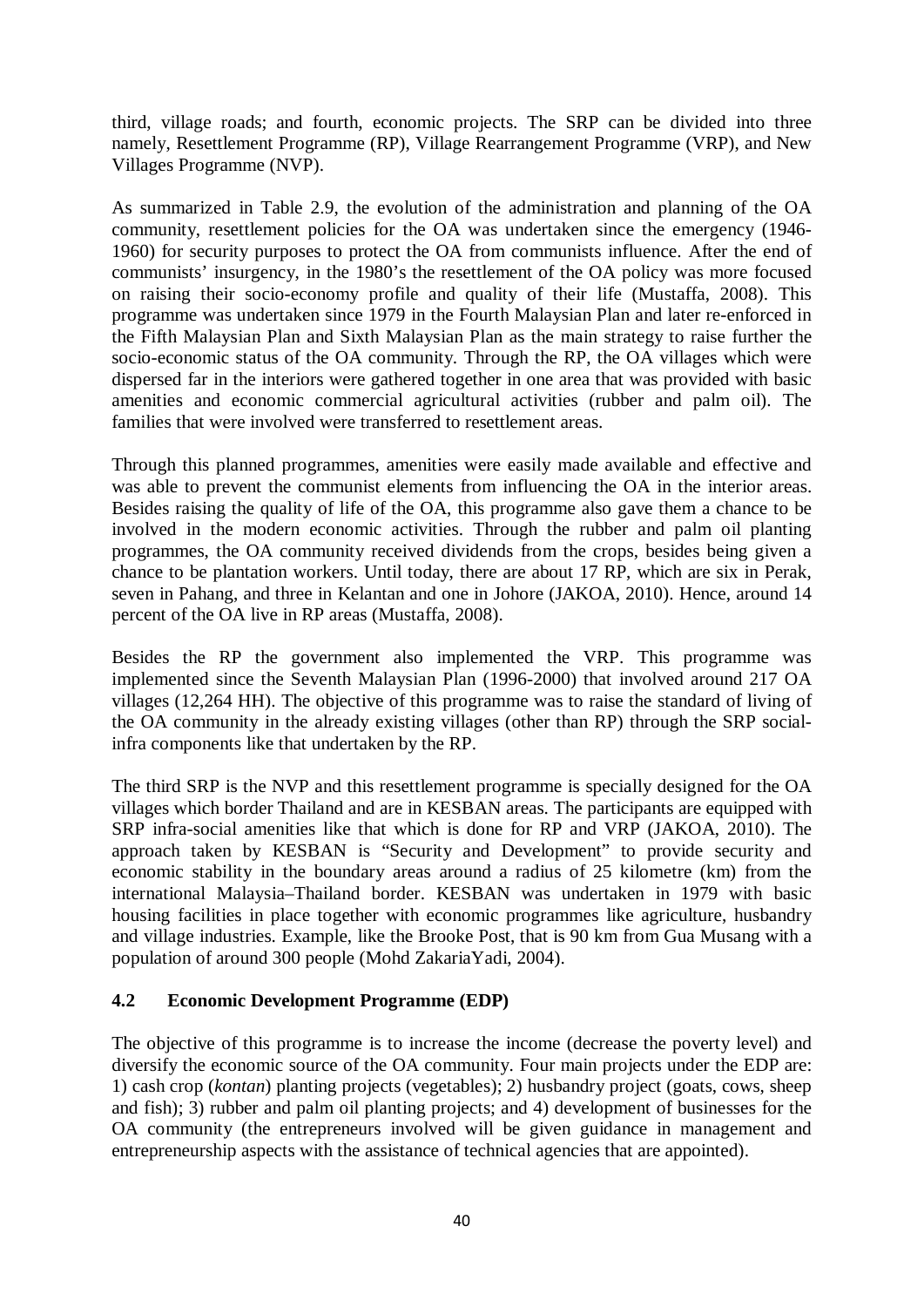#### **4.3 Social Development Programme (SDP)**

The objective of this programme is to raise the quality of life of the OA community who live far in the interiors and on the fringes. This programme will also assist the physical transformation and the mind-set of the OA to prepare and accept the changes to their daily life. SDP covers the following six components: first, education assistance; second, housing for the poor; third, infrastructure and social amenities; fourth, change in the mind-set; fifth, family development; and sixth, health development. The Government during the Ninth Malaysian Plan (2006-2010) had allocated around RM337.3 million to implement the RP, EDP and SDP programmes (Table 4). The highest amount allocated was for SDP, that is RM250 million or 53.3 percent of the total allocated during the Ninth Malaysian Plan. Total original allocation for SDP was RM158.3 million, an increase of RM91.7 million was given through the Economic Package 1 that was used for: 1) housing aid for the poor and hardcore poor (66.5 million), 2) village roads (RM12.9 million), and 3) agriculture roads (RM12 million) (JAKOA, 2011). From 2008 to 2010, RM20 million was allocated for Pocket Money, Transport, Food Basket, Input Agriculture, Insufficient Food Vitamin Programme (JAKOA, 2011).

| Table 4: Allocation according to the Programmes in Ninth Malaysian Plan |  |
|-------------------------------------------------------------------------|--|
|-------------------------------------------------------------------------|--|

| <b>Programme</b>              | <b>Allocation (RM Million)</b> | $\frac{6}{9}$ |
|-------------------------------|--------------------------------|---------------|
| Structured Resettlement (SRP) | 109.9                          | 23.4          |
| Economic Development (EDP)    | 109.1                          | 23.3          |
| Social Development (SDP)      | 250.0                          | 53.3          |
| Total                         | 469.0                          | 100.0         |

Note: <sup>a</sup>Total original allocation is RM377.3 million, an increase of RM91.7 million given through the Economic Package<sup>1</sup>

(Source: JAKOA (2011))

# **5. CONCLUSION**

The main problem of the OA community today is the high rate of poverty. Even though the poverty level has decreased from 47 percent in 1994 to 30 percent in 2007, this figure is still high compared with the percentage of poverty at the national level. For example, in the Philippines, the OA community is still maintained as the sector or community that is most marginalized (David, 2007). The OA community is still marginalized from the mainstream economic development. OA are amongst the poorest community in many countries. Many of them are marginalized and their culture and language is fast diminishing. Issues concerning the OA community, include the preservation of their culture and language, land ownership, ownership and exploitation of natural resources, issues of politics and autonomy, pollution of the environment, poverty, health and discrimination. The OA is a vulnerable community and will continue to be disadvantaged due to the development processes) (ADB, 2007). The OA is defined as the "*vulnerable segments of society"* that is a society that is easily exposed to danger and faces poverty as a result of factors that are beyond their control. The economic development programmes in the interior (on the fringes or interior of the jungles) will jeopardize the socio-economy, cultural and livelihood of the OA if no appropriate actions taken by government.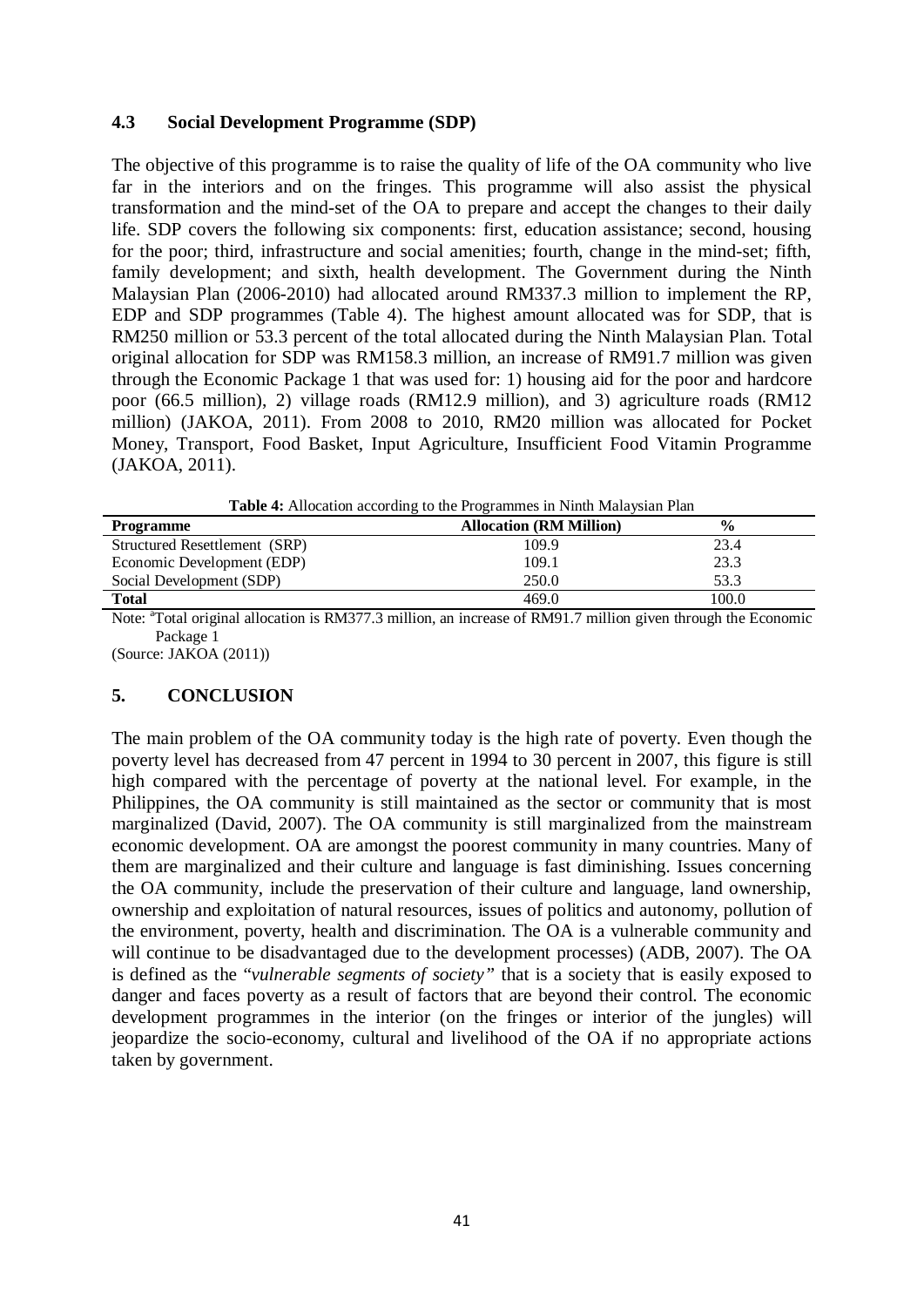#### **REFERENCES**

- ADB (Asian Development Bank). (2007). *Indigenous peoples safeguards*. Asian Development Bank Reference Number: SST: REG 2007-01, Special Evaluation Study, February 2007. Operations Evaluation Department. Metro Manila, Philippines.
- Asan Ali, G.H. (2009). Dari satu kawasan kepada 1Malaysia. *Dewan Ekonomi*, September. Kuala Lumpur: Dewan Bahasa dan Pustaka.
- Asan Ali, G.H. (2010). Menghormati ideologi negara'. *Utusan Malaysia*, 28 Ogos.
- Asan Ali, G.H. & Muszafarshah, M.M. (2012). Income distribution to regional disparities: a cumulative causation from Malaysia's experience. In, Aris Ananta & Rick Barichello (Eds.). *Poverty, food, and global recession in southeast asia*. Institute of Southeast Asian Studies: Singapore.
- CEB (Ceylon Electricity Board) (2012). Resettlement plan. SRI: clean energy & network efficiency. Improvement-Part 1: conducting due diligence. Ceylon Electricity Board, Government of Sri Lanka.
- COHRE (Centre on Housing Rights and Evictions) (2004). COHRE Mission Report: continuing the struggle for justice and accountability in Guatemala: making reparations a reality in the Chixoy Dam Case. Centre on Housing Rights and Evictions, International Secretariat, Geneva, Switzerland.
- David, V.E.De. (2007). Indigenous peoples in the Philippines: a country case study, RNIP Regional Assembly, Hanoi, Vietnam, August 20-26, 2007.
- Gray, A. & Elliott, S. (2001). *Refugee resettlement research project, refugee voices*. Department of Labour, New Zealand Immigration Service.
- JAKOA (2010). *BULETIN ASLI 01*. Kuala Lumpur: Jabatan Kemajuan Orang Asli.
- JAKOA (2011). *Orang Asli Development Plan(Pelan Strategik Kemajuan Orang Asli) 23011-2015*. Bahagian Perancangan dan Penyelidikan. Kuala Lumpur: Jabatan Kemajuan Orang Asli.
- Kevin, M.D, Alanna, K., Wendy, S.S., James, F. & Yin, P. (2010). Indigenous Australians' attitudes towards multiculturalism, cultural diversity, race and racism. *Journal of Australian Indigenous Issues* 13(4), 19-31.
- Levy, K. (2002). Life submerged, the environmental impacts of Guatemala's Chixoy Dam. *International Rivers Network*. http://www. rightsaction.org/Report. Chixoy.Cohre.pdf.
- Malaysia (2011). *10th Malaysian Plan* (*Rancangan Malaysia Kesepuluh) 2011-2015*. Putrajaya: Unit Perancang Ekonomi. Jabatan Perdana Menteri.
- Malaysia Laws (Act 134). *Akta Orang Asli 1954*. Pesuruhjaya Penyemak Undang-Undang Malaysia. Kuala Lumpur: Percetakan Nasional.
- Messay, M. & Bekure, W. (2011). The impact of resettlement schemes on land-use/landcover change in Ethiopia: a case study from nano resettlement sites, central Ethiopia. *Journal of Sustainable Development in Africa* 13(2).
- Ministry of Railways, India. (2011). Dedicated freight corridor corporation of India Ltd. Rehabilitation and Resettlement Plan for Western Corridor of Dedicated Freight Corridor Project (Phase 2) for JNPT-Vadodara & Rewari-Dadri Sections. Draft Report.
- Mohd Zakaria, Y. (2004). *Malaysian emergencies: anthropological factors in the success of Malaysia's counterinsurgency*. Thesis Master of Science in Defense Analysis, Naval Postgraduate School, Monterey, California.
- Mustaffa, O. (2008). Rancangan Pengumpulan Semula (RPS) masyarakat Orang Asli: pencapaian dan cabaran. In, Ma'Rof, R. & Sarjit, S.G. (Eds.). *Orang Asli: isu, transformasi dan cabaran,* pp. 178-203. Serdang: Penerbit UPM.